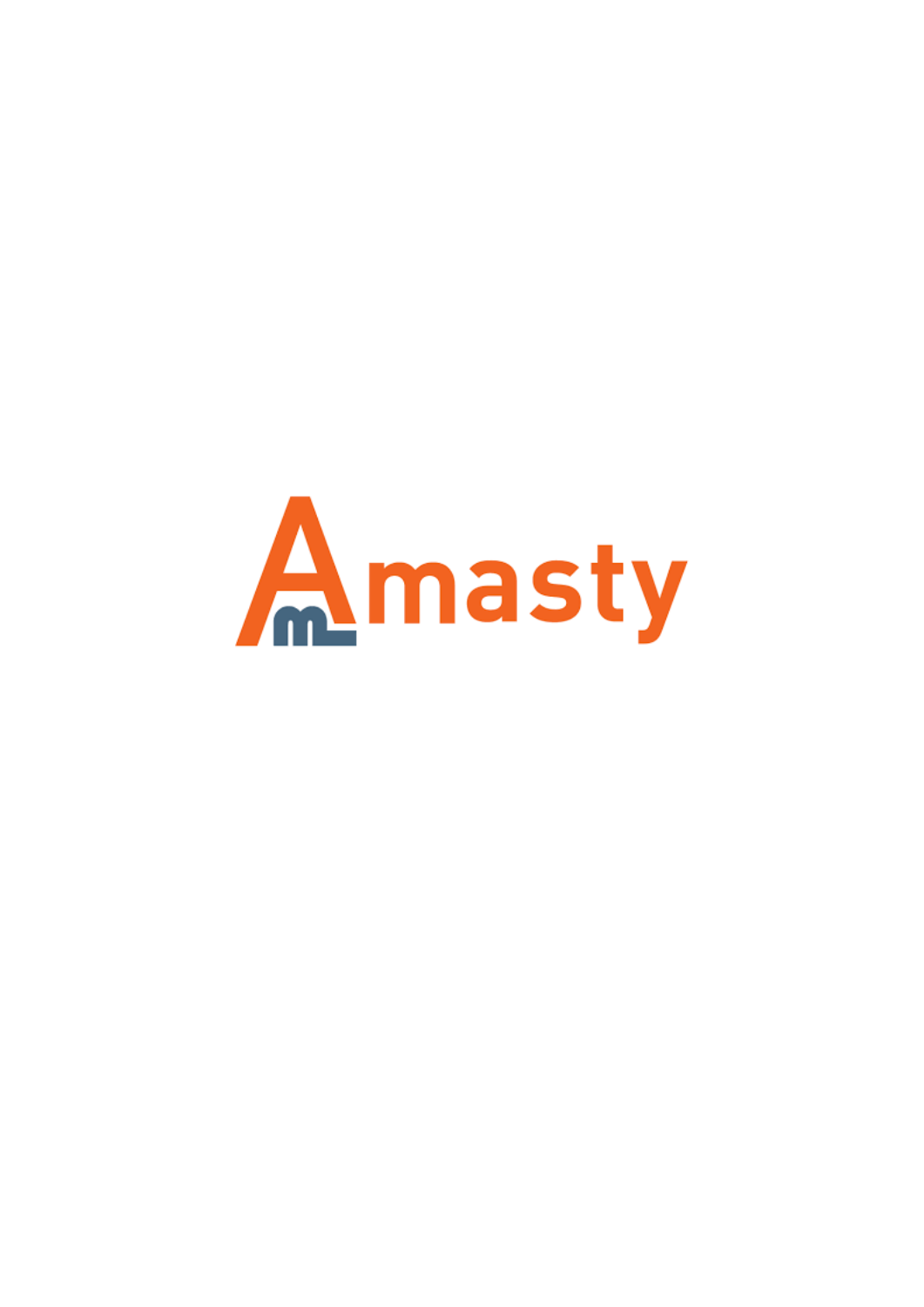For more details see the [One Step Checkout](https://amasty.com/single-step-checkout.html) extension page.

# **One Step Checkout**

The extension can significantly reduce cart abandonment, combining the entire purchase process on a single page. The whole checkout flow with various steps is simplified to a handy page with customizable sections and fields. Among its prominent features there are Google address suggest and freindly guest checkout.

## **General Settings**

To configure the extension settings please go to **Admin panel → System → Configuration → One Step Checkout**.

| <b>General</b> |                                                              |                     |
|----------------|--------------------------------------------------------------|---------------------|
| Enable         | Yes<br>÷                                                     | [STORE VIEW]        |
| Heading        | Checkout                                                     | [STORE VIEW]        |
| Title          | Express checkout lane                                        | <b>ISTORE VIEWI</b> |
| Description    | Please enter your details below to complete your<br>purchase | <b>ISTORE VIEWI</b> |
|                |                                                              |                     |
|                | $\mathbb{I}^{\frac{1}{4}}$<br>A HTML allowed                 |                     |

For better SEO rankings include main keywords in the **Title** and **Heading** of your checkout page.

In the **Description**, set an appropriate guidelines for your customers on various issues concerning taxes (e.g. VAT) or any other payment aspects, specific for your state. You can use **<html>** to highlight the important points.

## **Fields, Which Trigger Checkout Refresh**

In the **Address Fields**, choose the fields after filling in which, the data in **Shipping Methods**, Payment Methods (if enabled) will be accordingly refreshed (without full checkout page reloading).

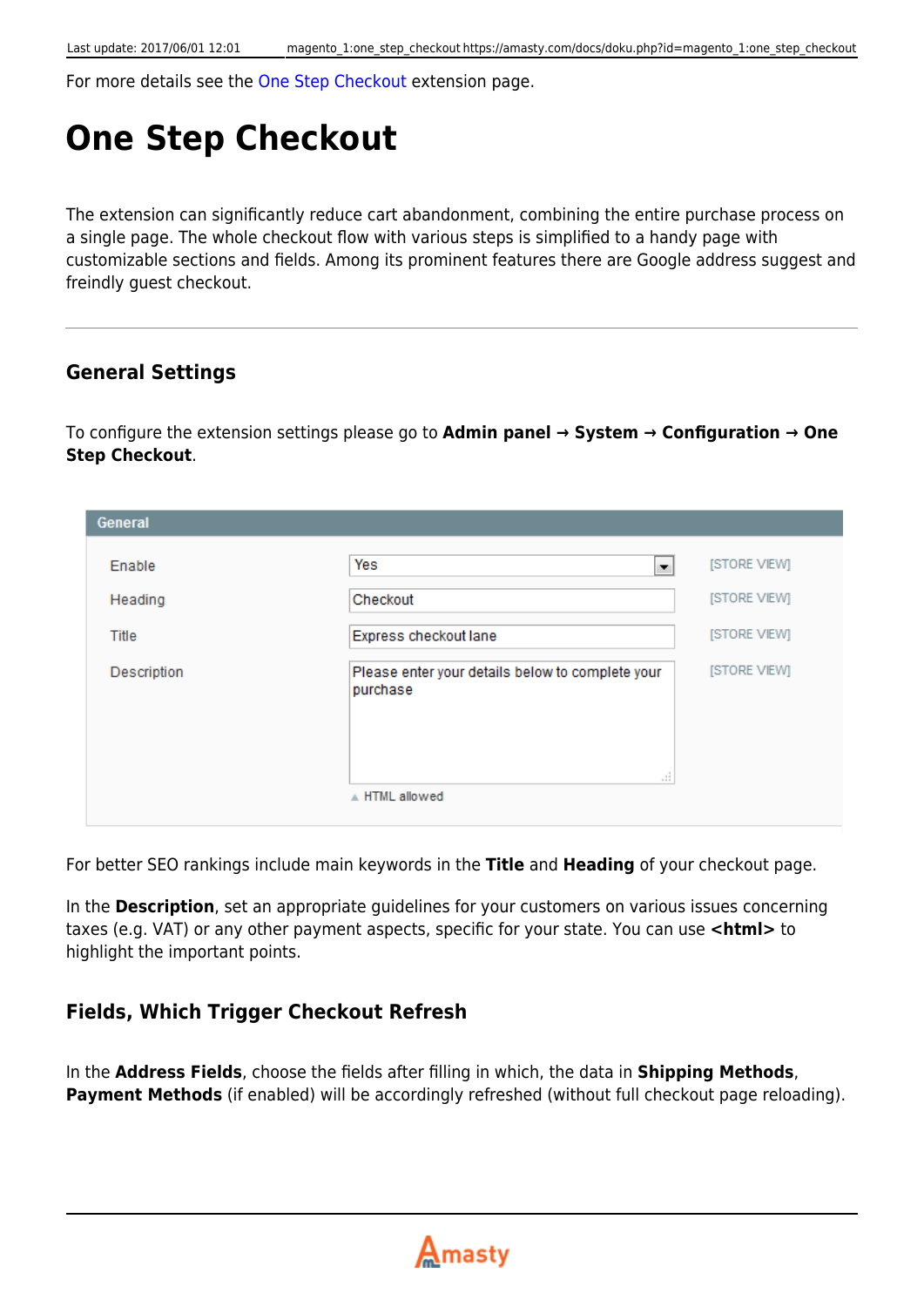| Fields, Which Trigger Checkout Refresh |                                                         |                          |          |
|----------------------------------------|---------------------------------------------------------|--------------------------|----------|
| <b>Address Fields</b>                  |                                                         | 止                        | [GLOBAL] |
|                                        | Address                                                 |                          |          |
|                                        | City                                                    |                          |          |
|                                        | State/Province                                          |                          |          |
|                                        | Zip/Postal Code                                         |                          |          |
|                                        | Country                                                 |                          |          |
|                                        |                                                         |                          |          |
|                                        |                                                         |                          |          |
|                                        |                                                         |                          |          |
|                                        |                                                         |                          |          |
|                                        |                                                         | $\overline{\phantom{a}}$ |          |
|                                        |                                                         |                          |          |
| Shipping Methods                       | Yes                                                     | $\overline{\phantom{a}}$ | [GLOBAL] |
| Payment Methods                        | Yes                                                     | ×.                       | [GLOBAL] |
|                                        |                                                         |                          |          |
| Fast Page Load                         | No                                                      | $\sim$                   | [GLOBAL] |
|                                        | A Customers will see address sections right away, while |                          |          |
|                                        | other sections (shipping, payment) will be loaded a bit |                          |          |
|                                        | later with AJAX.                                        |                          |          |

To boost checkout page loading, you can enable **Fast Page Load**. This way, the customers will see the **Billing** section loaded instantly, and other sections will load short after (without full page reloading). This AJAX plugin offers smoother page performance.

## **Shopping Cart Settings**

Set the **Move checkout to cart page** option to Yes, if you want to couple shopping cart and checkout pages.

With **Merge Shopping cart with Order Review** option, you can simply make the review block editable and thus save space by combining the shopping cart block with review. This also means the customers will skip to checkout right after adding products to cart and will be able to complete it within minimum time period.

## **Default Fields Data**

Set the default option for **Payment Method** and activate **Ship to same address** to hasten the checkout procedure.

- Auto-Select: First Available
- Credit Card (saved)
- Check/Money Order
- No Payment Information Required
- Purchase Order

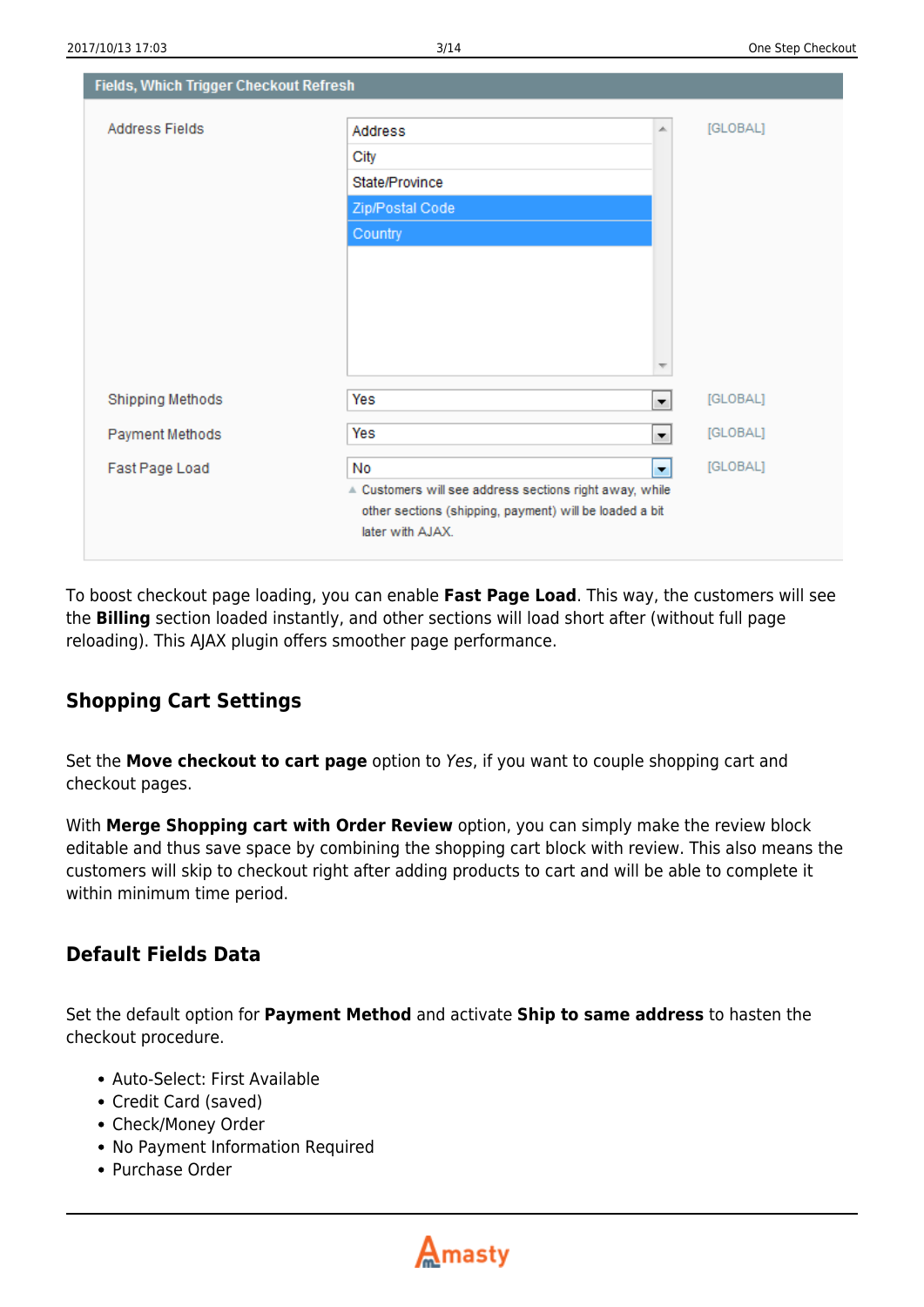- Cash On Delivery
- PayPal Mobile Express Checkout Library

You can also make newsletter subscription checkbox signed by default, set **Select "Sign Up for Newsletter" checkbox** to Yes. [See how to enable Newsletter Subscription in Visual options](https://staging.amasty.com/docs/doku.php?id=magento_1:one_step_checkout#visual_options)

| <b>Shopping Cart Settings</b>                                                         |                                                                    |                                                                      |                                                            |
|---------------------------------------------------------------------------------------|--------------------------------------------------------------------|----------------------------------------------------------------------|------------------------------------------------------------|
| Move checkout to cart page<br>Merge shopping cart with order<br>review                | Yes<br>Yes                                                         | $\overline{\phantom{a}}$<br>$\overline{\phantom{a}}$                 | [STORE VIEW]<br><b>ISTORE VIEWI</b>                        |
| <b>Default Fields Data</b>                                                            |                                                                    |                                                                      |                                                            |
| Payment Method<br>Ship to same address<br>Select "Sign Up for Newsletter"<br>checkbox | First available<br>Yes<br>No                                       | ÷<br>$\blacktriangledown$<br>$\overline{\phantom{a}}$                | <b>ISTORE VIEWI</b><br>[STORE VIEW]<br><b>ISTORE VIEWI</b> |
| <b>Sections</b>                                                                       |                                                                    |                                                                      |                                                            |
| <b>Discount Codes</b><br>Gift Card<br>Amasty Gift Card                                | Yes<br>No<br>A Available only for magento enterprise version<br>No | $\blacktriangledown$<br>$\blacktriangledown$<br>$\blacktriangledown$ | <b>ISTORE VIEWI</b><br><b>ISTORE VIEWI</b><br>[STORE VIEW] |
|                                                                                       | A Available only for Amasty Gift Card Extension                    |                                                                      |                                                            |

## **Sections**

Add the **Sections** you want to be displayed on the checkout page.

## **Google Autocomplete**

To significantly simplify the address fill, enable **Google Autocomplete**.

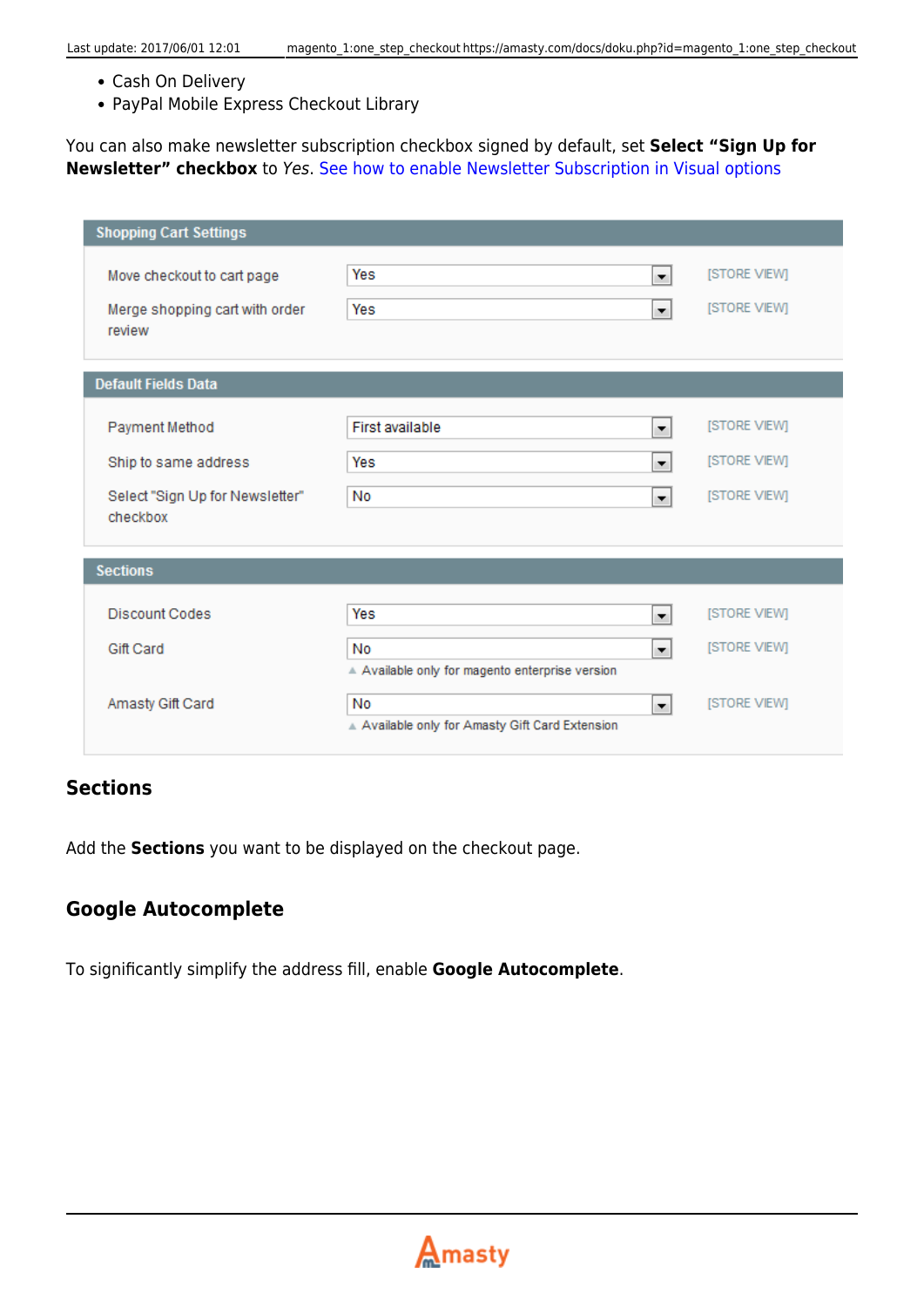| <b>Google Autocomplete</b> |                                                                                  |              |
|----------------------------|----------------------------------------------------------------------------------|--------------|
| Enable                     | Yes<br>v                                                                         | [STORE VIEW] |
| API key                    | YOUR_API_KEY                                                                     | [STORE VIEW] |
|                            | A Required for address autocomplete to work. Click here<br>for more information. |              |

The feature will not be available without API key. The settings may appear somewhat complex, but once you all set, you have a convenient feature, that makes address fill procedure simplified to couple of clicks.

[Get API key here.](https://developers.google.com/maps/documentation/javascript/get-api-key) [Check for more information on Google Autocomplete feature.](https://developers.google.com/maps/documentation/javascript/examples/places-autocomplete-addressform)

## **Visual Options**

These settings allow you to customize the checkout page as you want.

| <b>Visual Options</b>        |                                                         |                     |
|------------------------------|---------------------------------------------------------|---------------------|
| Theme Color                  | 48C27C                                                  | [STORE VIEW]        |
| <b>Text Color</b>            | 000001                                                  | <b>ISTORE VIEWI</b> |
| <b>Button Color</b>          | F26222                                                  | <b>ISTORE VIEWI</b> |
| <b>Font Family</b>           | A for example: Georgia, 'Times New Roman', Times, serif | <b>ISTORE VIEWI</b> |
| Show Thumbnail On Review     | Yes<br>$\blacktriangledown$                             | <b>ISTORE VIEWI</b> |
| Show Newsletter Subscription | Yes<br>×.                                               | <b>ISTORE VIEWI</b> |
| <b>Thumbnail Size</b>        | 40                                                      | <b>ISTORE VIEWI</b> |

- Enable **Show Thumbnail On Review** and set a size to display product thumbnails on the review step.
- Enable **Show Newsletter Subscription** to let customers subscribe to newsletter during checkout.

## **Geo IP Data**

To configure Geo IP option, please, go to **Admin panel → System → Configuration → Geo Ip Data**.

At the **Geo IP** tab you can enable the Geo IP option. When the option is enabled, Country field will be filled in automatically during checkout.

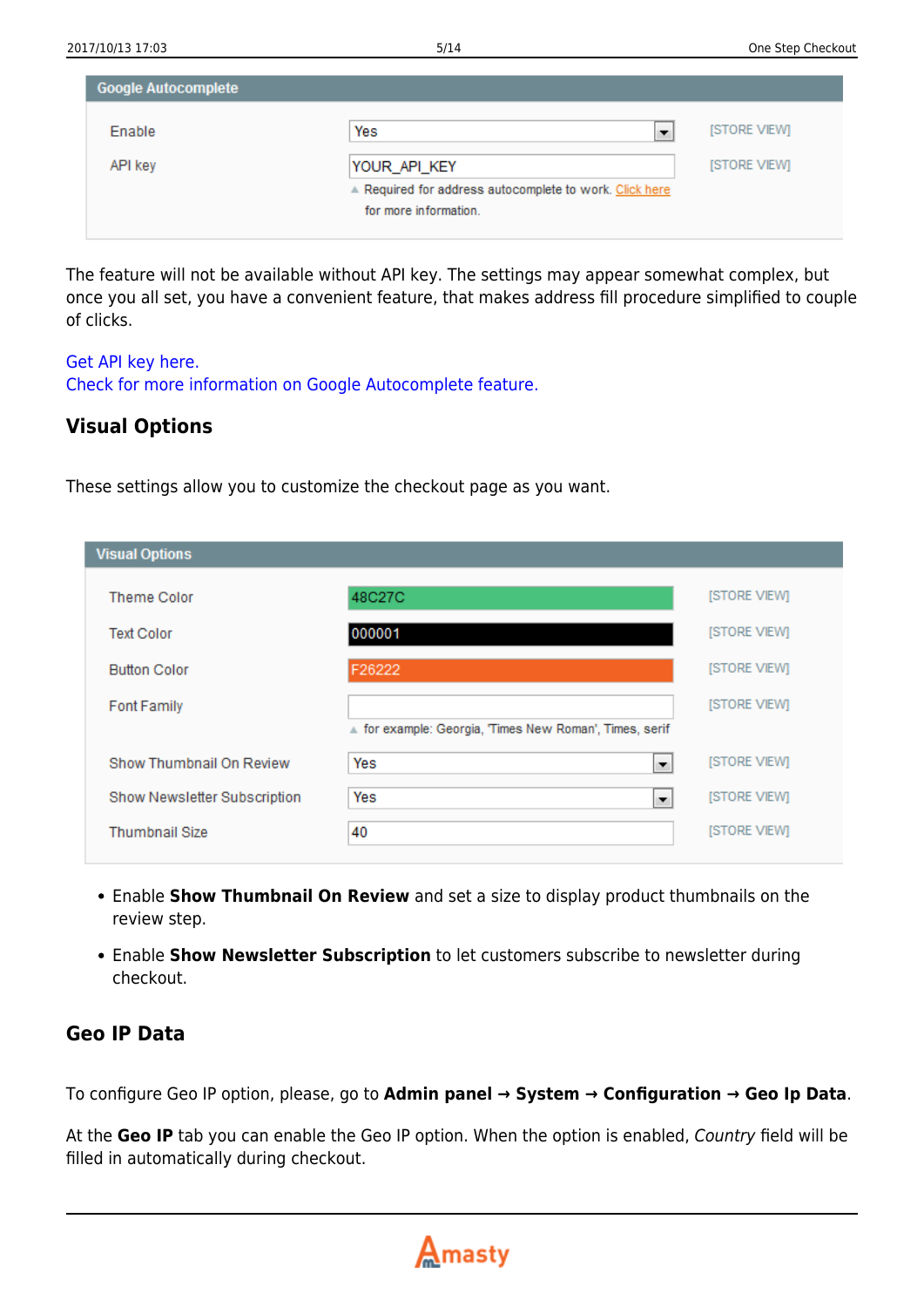#### Click Download and Import.

| <b>Download and Import</b> |                                                   |              |
|----------------------------|---------------------------------------------------|--------------|
|                            | <b>Download and Import</b><br>盀                   | [STORE VIEW] |
|                            | Last Imported: 2016-11-17 15:18:02                |              |
|                            |                                                   |              |
|                            | Download<br>Import                                | Completed    |
| <b>Import</b>              |                                                   |              |
|                            | <b>Import</b>                                     | [STORE VIEW] |
|                            | 盀<br>Last Imported:                               |              |
|                            | var/amasty/geoip/GeoLite2-City-Blocks-IPv4.csv X  |              |
|                            | var/amasty/geoip/GeoLite2-City-Locations-en.csv X |              |
|                            |                                                   |              |
|                            | Completed<br>Import                               |              |

Sometimes it happens that the import is stuck in the middle of the process. It's a common issue, and there is a solution for it. [Read our article and learn how to import Geo IP database properly.](https://blog.amasty.com/little-known-amasty-extensions-features-geoip-data-import/)

## **Credit Card Detector**

Open the **Credit Card Detector** tab to configure card icons display. (**Admin panel → System → Configuration → Credit Card Detector**.)

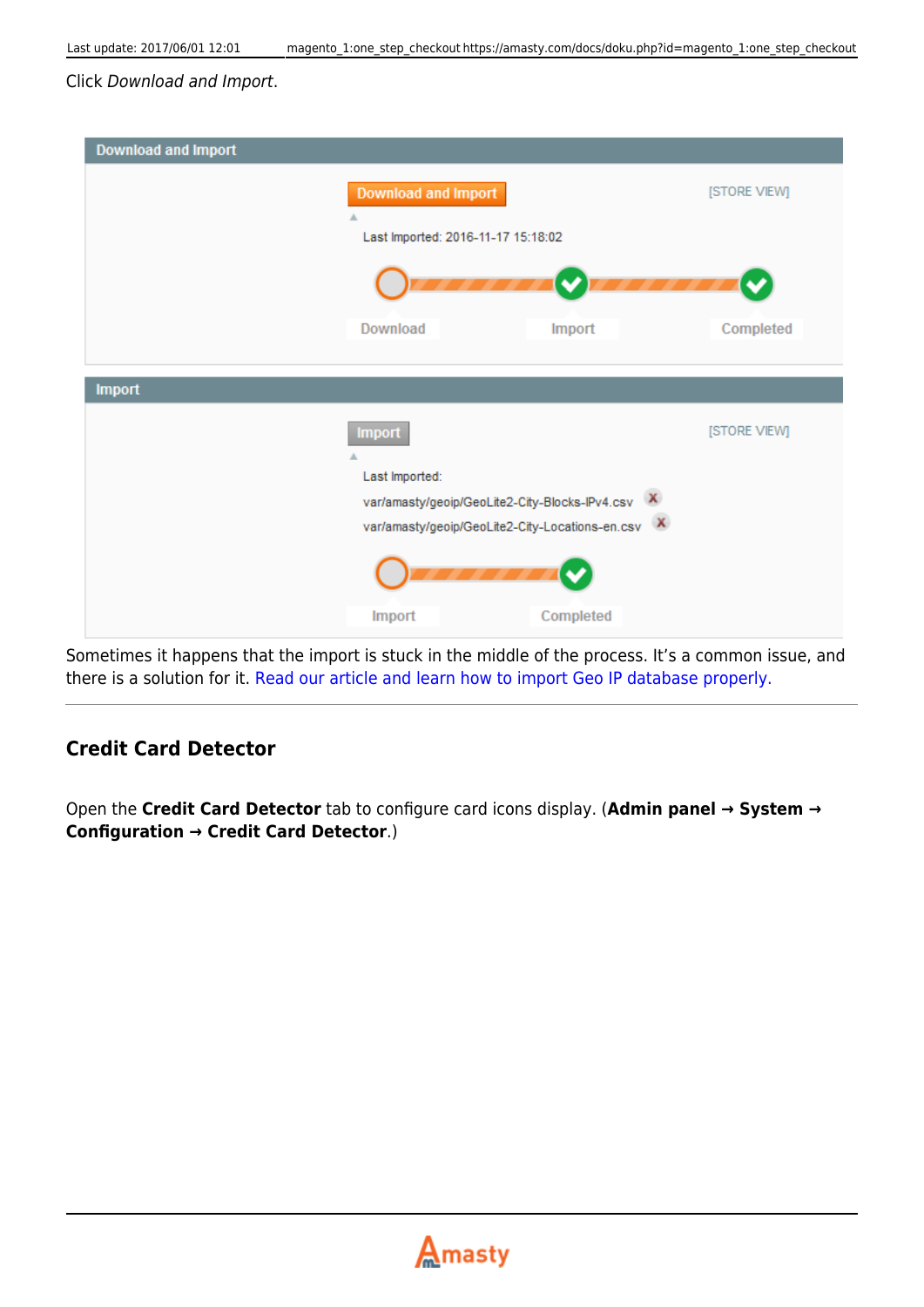| <b>Card Type</b> |                                                                 |                     |
|------------------|-----------------------------------------------------------------|---------------------|
| Hide dropdown    | Yes<br>×.                                                       | [STORE VIEW]        |
| Show icons       | Yes<br>Ψ.                                                       | <b>ISTORE VIEWI</b> |
| Icon width (px)  | 70                                                              | [STORE VIEW]        |
|                  |                                                                 |                     |
| <b>Visa</b>      |                                                                 |                     |
| <b>Icon</b>      | No file selected.<br>Browse<br><b>VISA</b><br>Delete Image<br>г | [STORE VIEW]        |
| Title            | Visa                                                            | [STORE VIEW]        |
| Order            | 10                                                              | [STORE VIEW]        |

- Set the option to Yes if you don't want to display a **Dropdown** with card types on the checkout page.
- Specify icons' **Size** in pixels.
- It's possible to show a card types dropdown and icons either together or separately.

NOTE: When card icons are enabled a customer just needs to start typing a credit card number and the module will automatically select the necessary card type.

- You can upload a custom **Icon** for each card type.
- Specify a card's **Title** and display **Order**.

## **Auto Shipping**

Open the **Auto Shipping** tab to manage settings for auto shipping. (**Admin panel → System → Configuration → Auto Shipping**.)

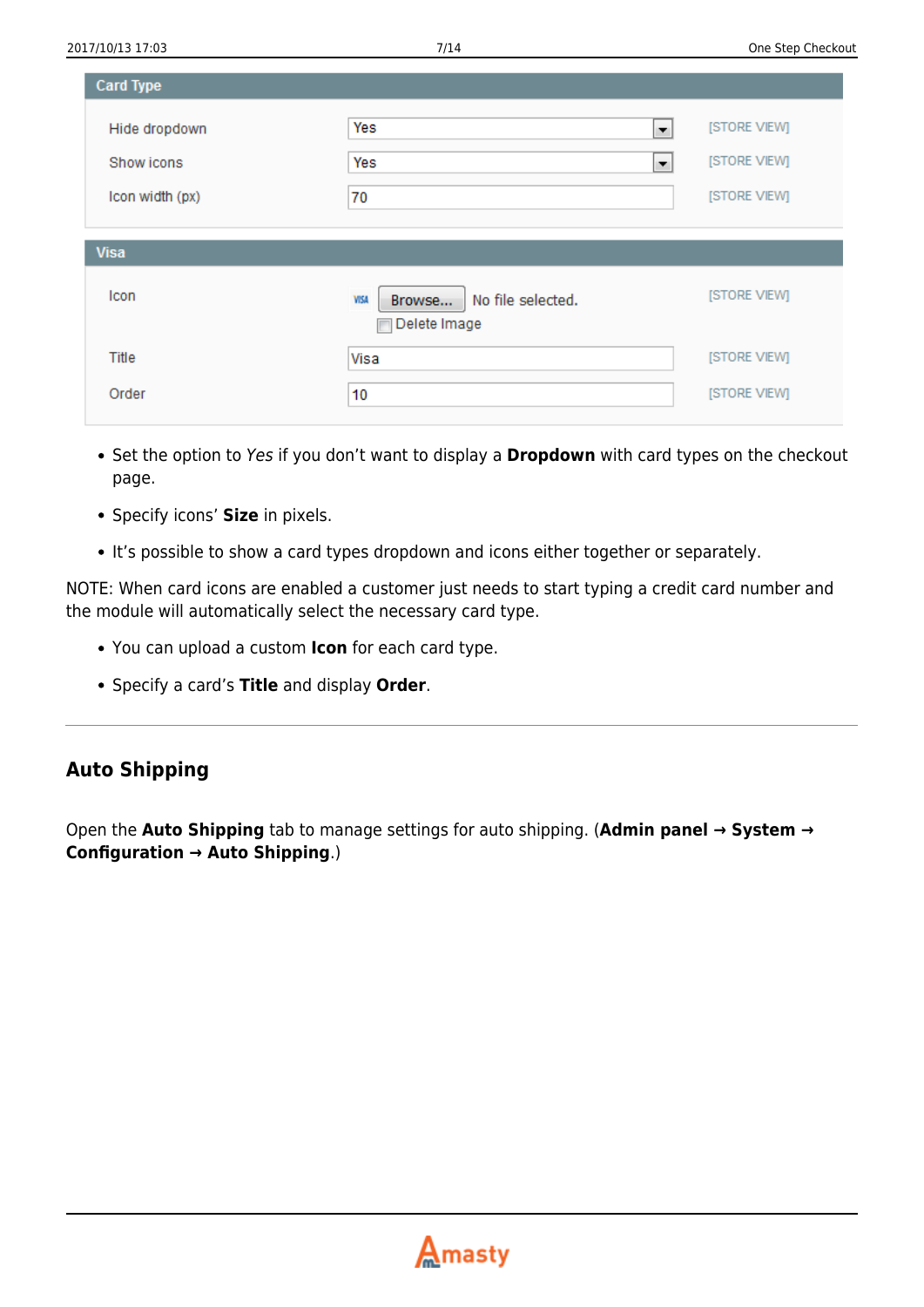| <b>General</b>                                                                                  |                                                                                | $\bullet$                                                    |
|-------------------------------------------------------------------------------------------------|--------------------------------------------------------------------------------|--------------------------------------------------------------|
| Enable<br>Default shipping method<br>If default method is not available<br>Not Auto-fill Fields | Yes<br>▼<br>▼<br>Choose the cheapest<br>▼<br><b>State</b><br>A.<br>ZIP<br>City | [STORE VIEW]<br>[STORE VIEW]<br>[STORE VIEW]<br>[STORE VIEW] |
| <b>Geolocation</b>                                                                              |                                                                                | $\bullet$                                                    |
| Use Geo IP                                                                                      | No<br>$\overline{\mathbf{v}}$ .                                                | [WEBSITE]                                                    |
| <b>Default Address</b>                                                                          |                                                                                | $\bullet$                                                    |
| Country<br><b>State</b><br>City<br>ZIP                                                          | --Please Select--<br>▼<br>Florida<br>123 6th St. Melbourne                     | [STORE VIEW]<br>[STORE VIEW]<br>[STORE VIEW]<br>[STORE VIEW] |

#### **General** Tab:

- **Enable** field Set the option to Yes if you want to display a default shipping method on the checkout page.
- **Default shipping method** choose a shipping method you would like to set by default
- **If default method is not available** choose the way shipping method will be selected if it hasn't been chosen by default
- **Not Auto-fill Fields** choose the fields that you want to leave empty

**Default Address** Tab - fill in the fields with the text you would like to be displayed as an example.

## **Manage One Step Checkout**

## **Labels and Layout**

Please go to Admin panel → System → Amasty One Step Checkout to configure display of fields

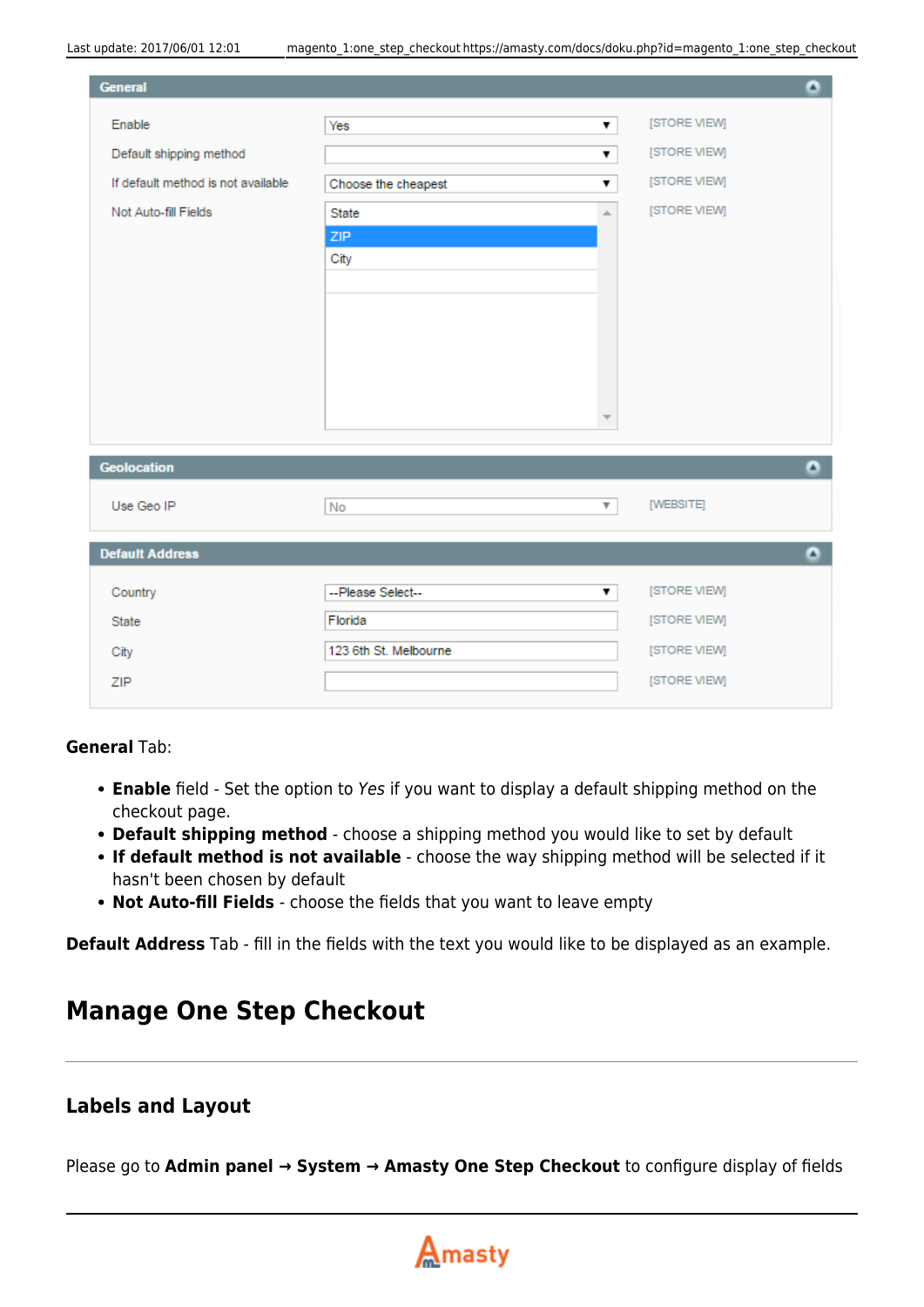in checkout blocks and other options.

At the **Labels and Layout** tab you can specify labels for checkout blocks and choose layout for the checkout page. It is possible to specify labels and all other extension settings for each store view.

| Choose Store View: All Store Views             | $\blacksquare$ $\odot$                           |
|------------------------------------------------|--------------------------------------------------|
| Specify checkout block names and choose layout |                                                  |
| <b>Billing</b>                                 | Billing                                          |
| Shipping                                       | Shipping                                         |
| Shipping Method                                | Shipping Method                                  |
| Payment                                        | Payment                                          |
| Review                                         | Review                                           |
| Layout                                         | <b>Three Columns</b><br>$\overline{\phantom{a}}$ |

## **Fields**

At the **Fields** tab you can configure the order and other parameters of fields in checkout blocks. Please choose for which block to edit the fields, Billing or Shipping.

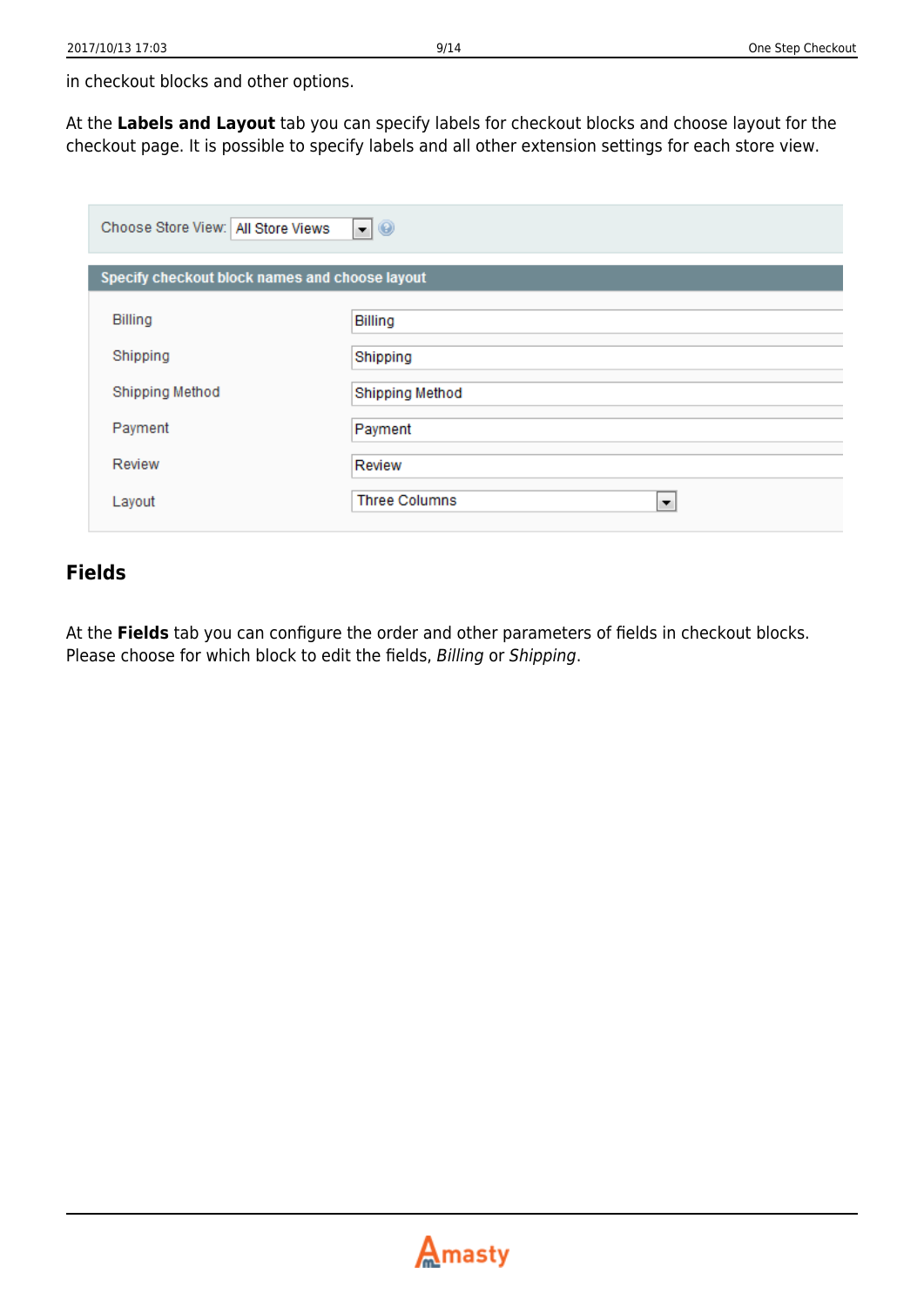

- To change display order for a field just drag the field to the right position.
- It is possible to edit label for each field.
- In Placement column you can specify in percent how much space each field will take in a line. E.g. **Last Name** field will take 50% of a line. If you specify 100, the field will occupy the whole line.

| <b>Fields</b> |               |  |
|---------------|---------------|--|
| Custom field2 |               |  |
| Custom field3 | <b>Submit</b> |  |

**Add fields**. With Add fields button, either in Shipping and Billing sections, you can add up to three new fields. Set a label name, a placement, and length. E.g. Include additional fields, that in your view, can be appropriate like e-mail or note to seller.

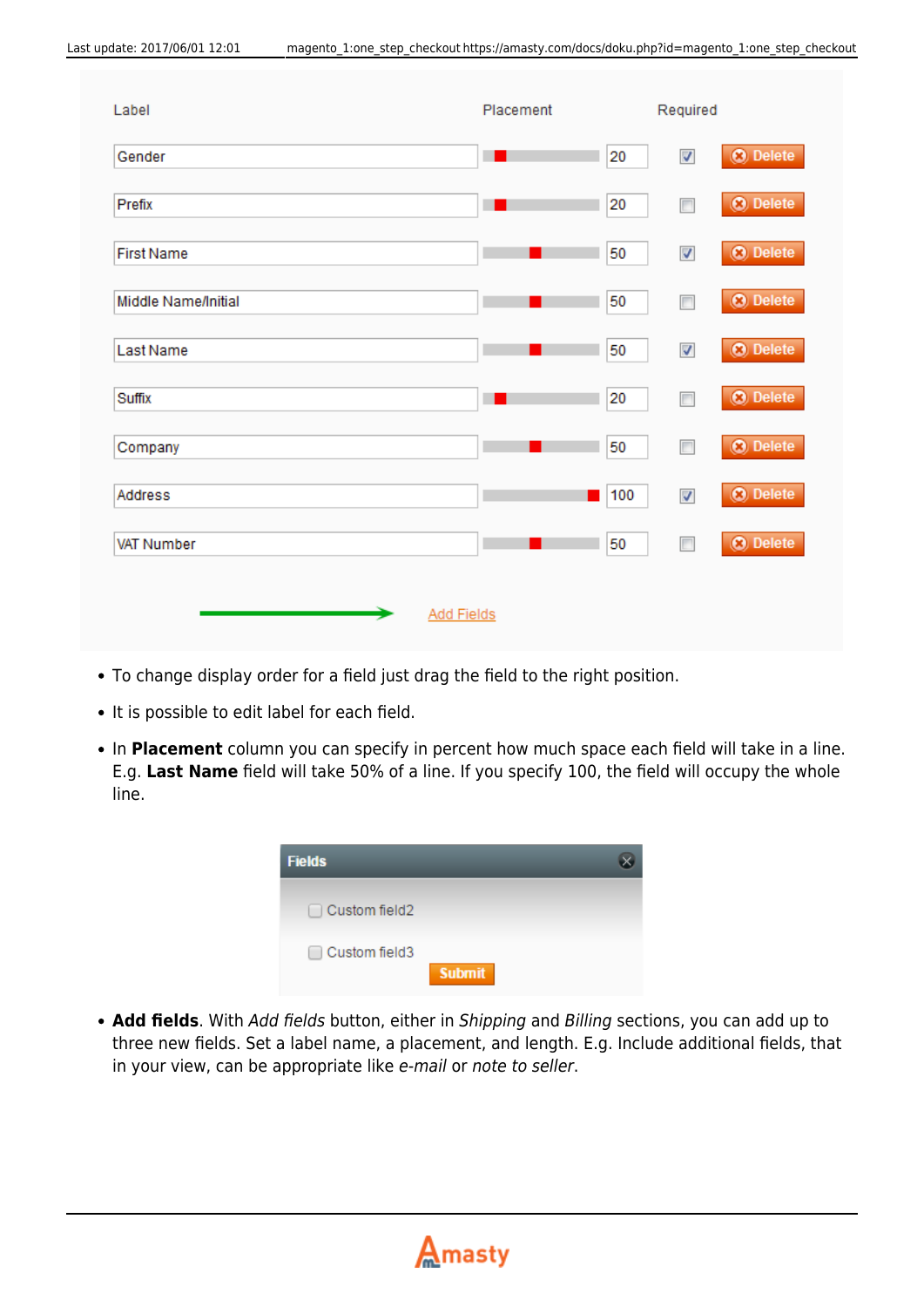# **Frontend**

As you see, **checkout** is combined with **shopping cart** page and is very compact. Customers need to fill in just one page and the order is complete. To save additional space, you can remove shopping cart and enable editing of products in cart on order review step.

Customers can log in right on the checkout page.

- To login as a guest, customers need only an e-mail.
- To sign up, they should simply add a password.
- If a customer is already registered, there is a second tab Login in your account, with e-mail and password fields.

| <b>EXPRESS CHECKOUT LANE</b><br>Please enter your details below to complete your purchase<br><b>Checkout as guest</b> Login in your account<br>To checkout as a guest add your email below<br>Email 1<br>To register an account simply add a<br>password | Email 1<br>Password                                          | <b>EXPRESS CHECKOUT LANE</b><br>Please enter your details below to complete your purchase<br><b>Exection that as guest</b> Login in your account<br>Login in your account by adding your details below | ----------------                                             |
|----------------------------------------------------------------------------------------------------------------------------------------------------------------------------------------------------------------------------------------------------------|--------------------------------------------------------------|--------------------------------------------------------------------------------------------------------------------------------------------------------------------------------------------------------|--------------------------------------------------------------|
| Billing                                                                                                                                                                                                                                                  |                                                              | <b>Shipping Method</b>                                                                                                                                                                                 | <b>Review</b><br>ு                                           |
| Last Name."<br>First Name 1                                                                                                                                                                                                                              | <b>Free Shipping</b>                                         |                                                                                                                                                                                                        | Product Name Price Qty Subtotal<br>Aviator                   |
| Chee<br>Kip<br>Company                                                                                                                                                                                                                                   | <sup>®</sup> Free \$0.00                                     |                                                                                                                                                                                                        | Sunglasses \$295.00 1<br>$$295.00 \times$                    |
|                                                                                                                                                                                                                                                          | <b>Flat Rate</b>                                             |                                                                                                                                                                                                        | Subtotal \$295.00                                            |
| Address <sup>®</sup>                                                                                                                                                                                                                                     | <sup>©</sup> Fixed \$5.00                                    |                                                                                                                                                                                                        | Shipping & Handling (Free<br>\$0.00<br>Shipping - Free)      |
|                                                                                                                                                                                                                                                          | YOUR ORDER?                                                  | DO YOU HAVE ANY GIFT ITEMS IN                                                                                                                                                                          | Grand Total \$295.00                                         |
| State/Province 1<br>City "<br>Please select reg ▼                                                                                                                                                                                                        | Add gift options.                                            |                                                                                                                                                                                                        | Here you can place your Terms and<br>Conditions information. |
| Zip/Postal Code '<br>Country "<br><b>United States</b>                                                                                                                                                                                                   | <b>Payment</b><br>з                                          |                                                                                                                                                                                                        | Il agree to Terms & Conditions                               |
| Telephone<br>Fax                                                                                                                                                                                                                                         | <sup>®</sup> Cash On Delivery<br><sup>©</sup> Purchase Order |                                                                                                                                                                                                        | Sign Up for Newsletter                                       |
| e-mail                                                                                                                                                                                                                                                   | Check / Money order<br>Credit Card (saved)                   |                                                                                                                                                                                                        | <b>Place Order</b>                                           |
| Ship to this address<br>Ship to different address                                                                                                                                                                                                        | %                                                            | <b>Discount Codes</b><br>Enter your coupon code if you have one.<br><b>Apply</b>                                                                                                                       |                                                              |

**Registered customers** will have their checkout information filled automatically.

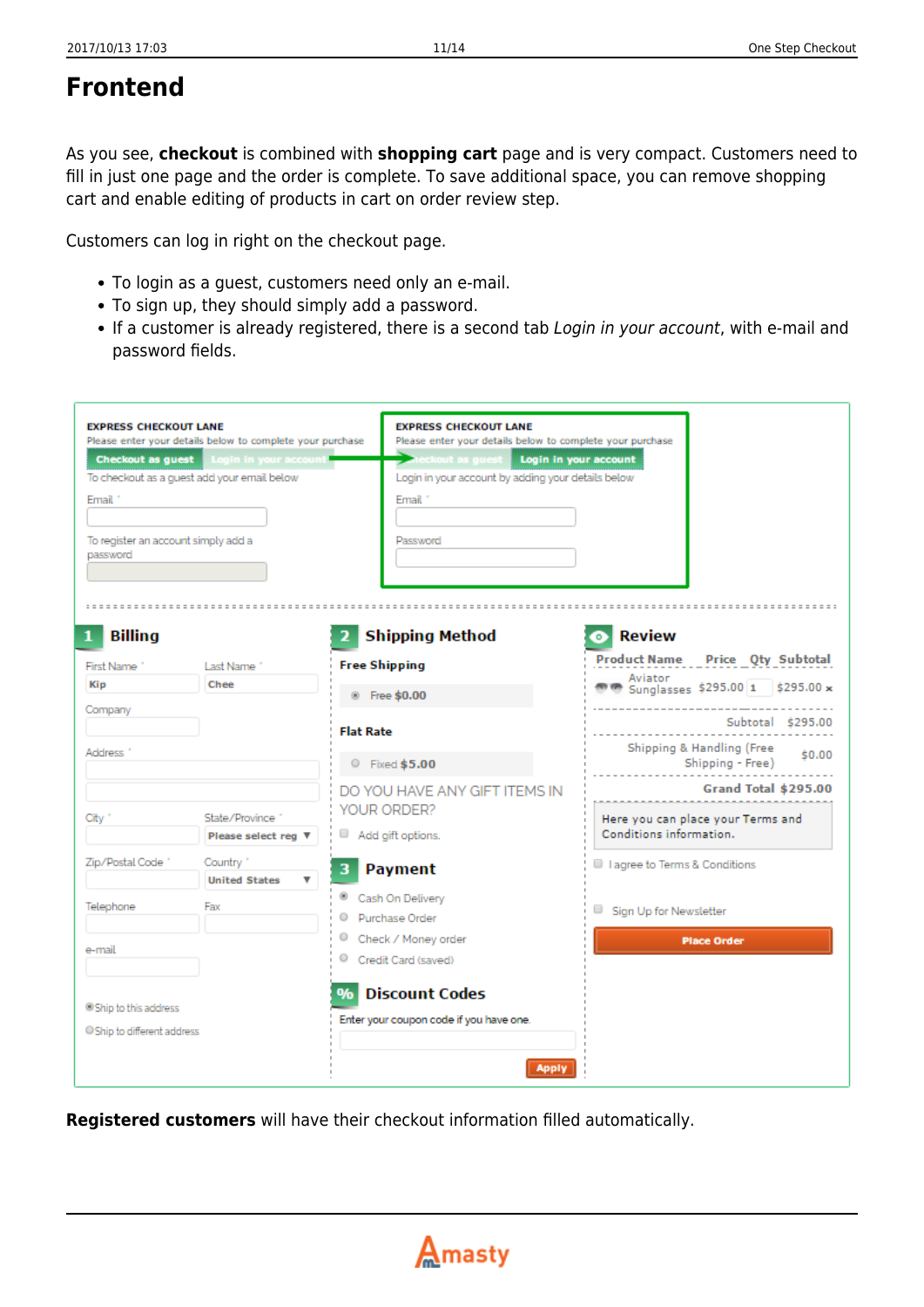

**Google Address Autocomplete** significantly ease the checkout procedure for customers.

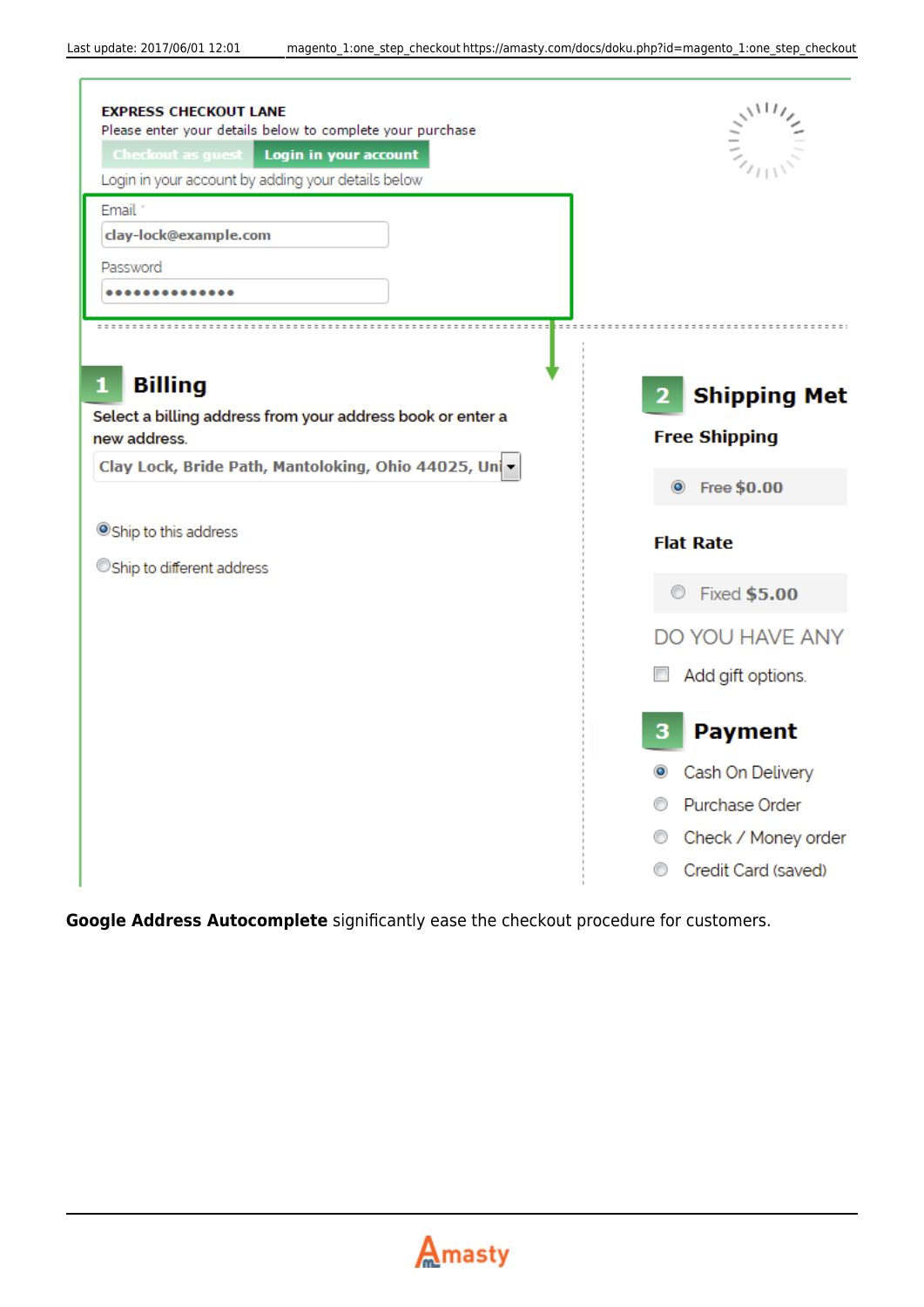|                                              | <b>Checkout as guest</b> Login in your account |                              |
|----------------------------------------------|------------------------------------------------|------------------------------|
| To checkout as a guest add your email below  |                                                |                              |
| Fmail *                                      |                                                |                              |
|                                              |                                                |                              |
| To register an account simply add a password |                                                |                              |
|                                              |                                                |                              |
|                                              |                                                |                              |
| <b>Billing</b>                               |                                                | <b>Shipping Method</b><br>2  |
| <b>First Name</b>                            |                                                | <b>United Parcel Service</b> |
|                                              | Last Name                                      |                              |
|                                              |                                                | <b>Ground \$10.49</b><br>◎   |
|                                              |                                                |                              |
|                                              |                                                | O<br>3 Day Select \$23.80    |
| Moody AL 35004, United States                |                                                | O<br>Next Day Air \$69.32    |
| 35004 Las Palmas de Gran Canaria, Spain      |                                                |                              |
| 350049 Russia, 350049                        |                                                | <b>Free Shipping</b>         |
| Address<br>35004<br>350042 Russia, 350042    |                                                | Free \$0.00                  |

From: <https://amasty.com/docs/> - **Amasty Extensions FAQ**

Permanent link: **[https://amasty.com/docs/doku.php?id=magento\\_1:one\\_step\\_checkout](https://amasty.com/docs/doku.php?id=magento_1:one_step_checkout)**

**Amasty** 



Last update: **2017/06/01 12:01**